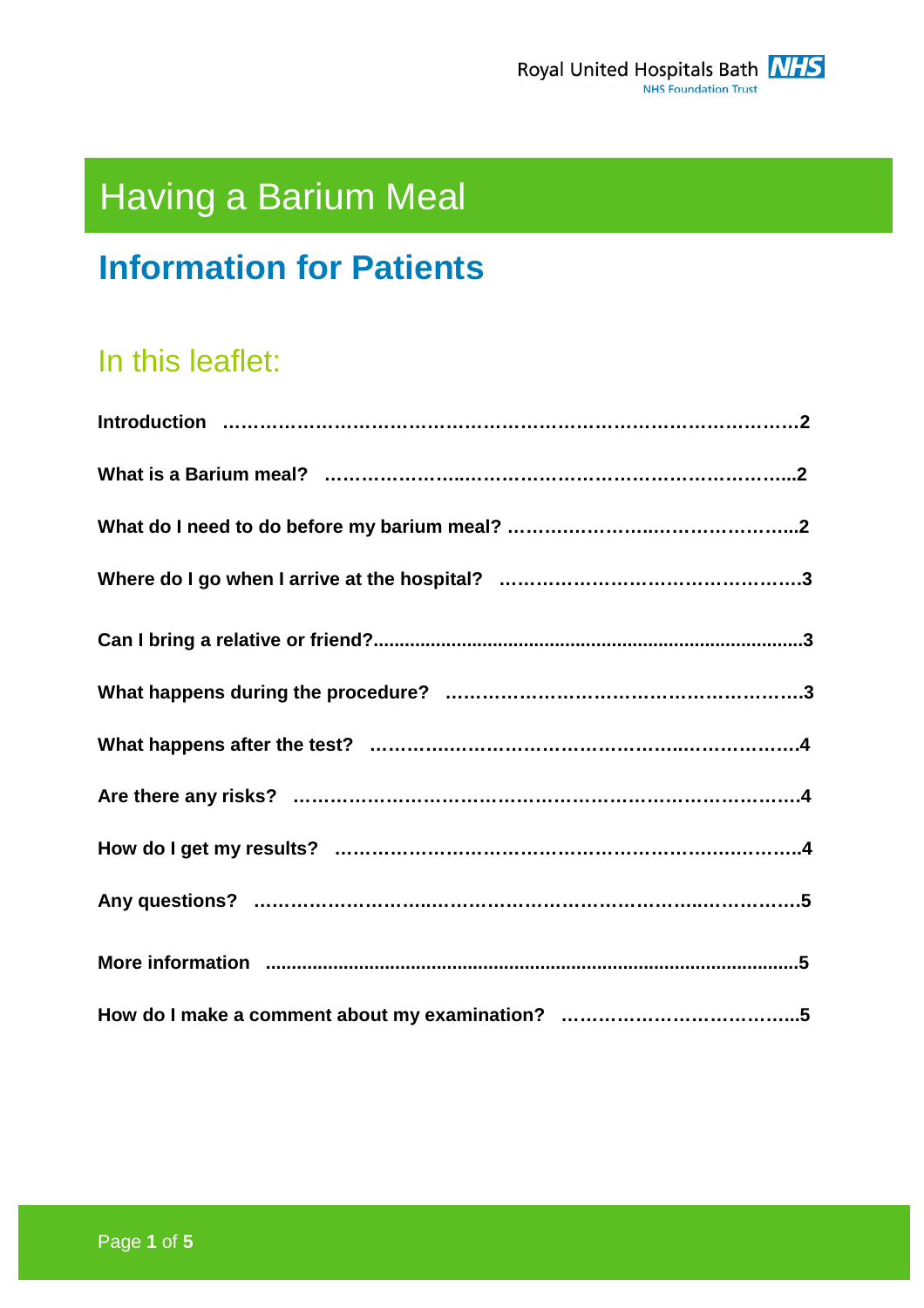## Introduction

This leaflet tells you about having a Barium Meal. It explains how the test is done, what to expect, and what the possible risks are.

If you have any questions or concerns, please do not hesitate to speak to a doctor or nurse caring for you.

## What is a Barium Meal?

A Barium Meal is an X-ray examination to assess the oesophagus (gullet), stomach and the first part of the small bowel (duodenum). These structures are not usually seen on X-rays. Barium, a white liquid that shows up on X-rays, is swallowed and coats the lining of the oesophagus and stomach to make them visible on the X-ray images. This makes it possible to assess the anatomy and function of the oesophagus, stomach and duodenum.

The test is commonly performed in people who have difficulty swallowing, indigestion, vomiting, anaemia or blood in the stool.

## What do I need to do to before my barium meal?

#### **Dietary Restrictions and Medications**

It is important that your oesophagus and stomach are empty for this examination. Therefore you will usually be asked not to eat or drink anything for at least 6 hours prior to the test.

If you are on medications please do not take these until after the test.

If you are a diabetic on insulin please inform the X-ray department at the time of making the appointment.

#### **Females**

Females are asked to contact the Radiology department if you suspect that you may be pregnant OR if the appointment is more than 10 days after the start of your last period. This test uses radiation and there is a risk to the unborn baby if we were to do the Xrays when you are pregnant. When you arrive for your test, you will be asked when your last period started. If it is more than 10 days earlier, your appointment will be postponed.

#### **Please inform us before the examination if you have any of the following conditions:**

- Glaucoma (raised pressure in the eye)
- Heart disease
- Diabetes
- Any allergies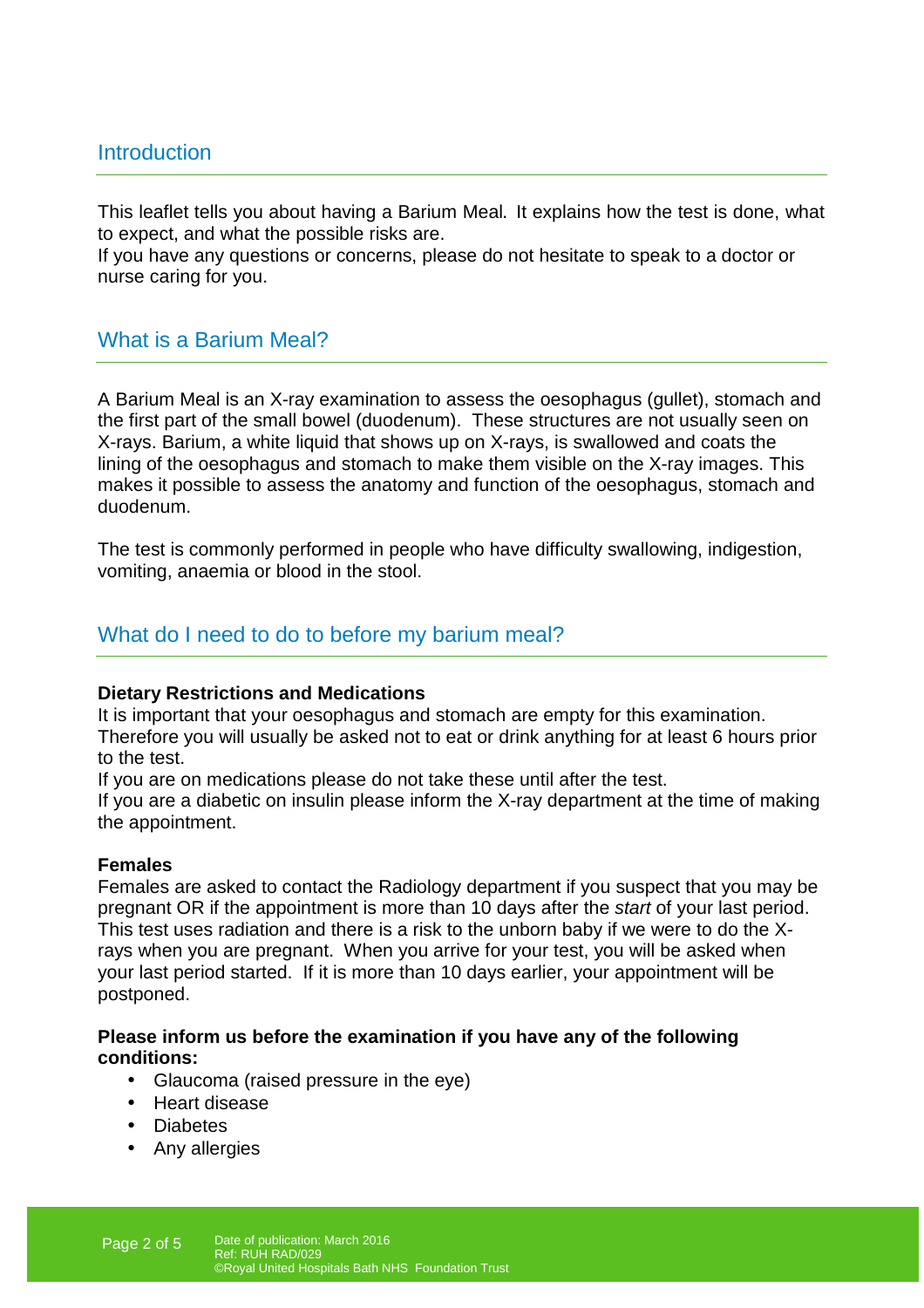Please report to the reception desk in the Radiology department (B7) with your appointment letter 10 minutes before your appointment time. Please click on the following link for a site map of the hospital:

http://www.ruh.nhs.uk/finding/documents/RUH\_directory\_map.pdf

You will be asked to sit in the waiting area until called by a member of staff. A member of the team will explain the test and answer any questions. If you have to undress for the procedure, you will be shown to a private cubicle and asked to change into a clean gown. You will be asked to remove all jewellery and metal from the area to be scanned. Your clothes and valuables will be secured in a locker until after the procedure.

## Can I bring a relative or friend?

You may bring a relative or friend with you to the appointment but, as the examination uses x-rays, for reasons of safety they will not be able to accompany you into the examination room, except in very special circumstances. If the patient is a young child or is un-cooperative, a parent or health worker may stay in the room, but will be required to wear a protective lead apron.

If you need an interpreter please tell us when you receive your appointment so that we can arrange this.

## What happens during the procedure?

You will be taken into the screening/fluoroscopy room and asked to stand on the step of the upright fluoroscopy table. The fluoroscopy equipment uses x-rays to obtain real-time moving images of the body. A small beam of continuous x-rays passes through the body to an image intensifier, which is suspended over the X-ray table. The sequence of images produced can be viewed on a computer monitor.

The procedure will be performed by a Radiologist, who is a doctor specially trained to carry out complex imaging examinations and to interpret the images, or by a specialist Radiographer, who is a professional trained to carry out X-rays and other imaging examinations.

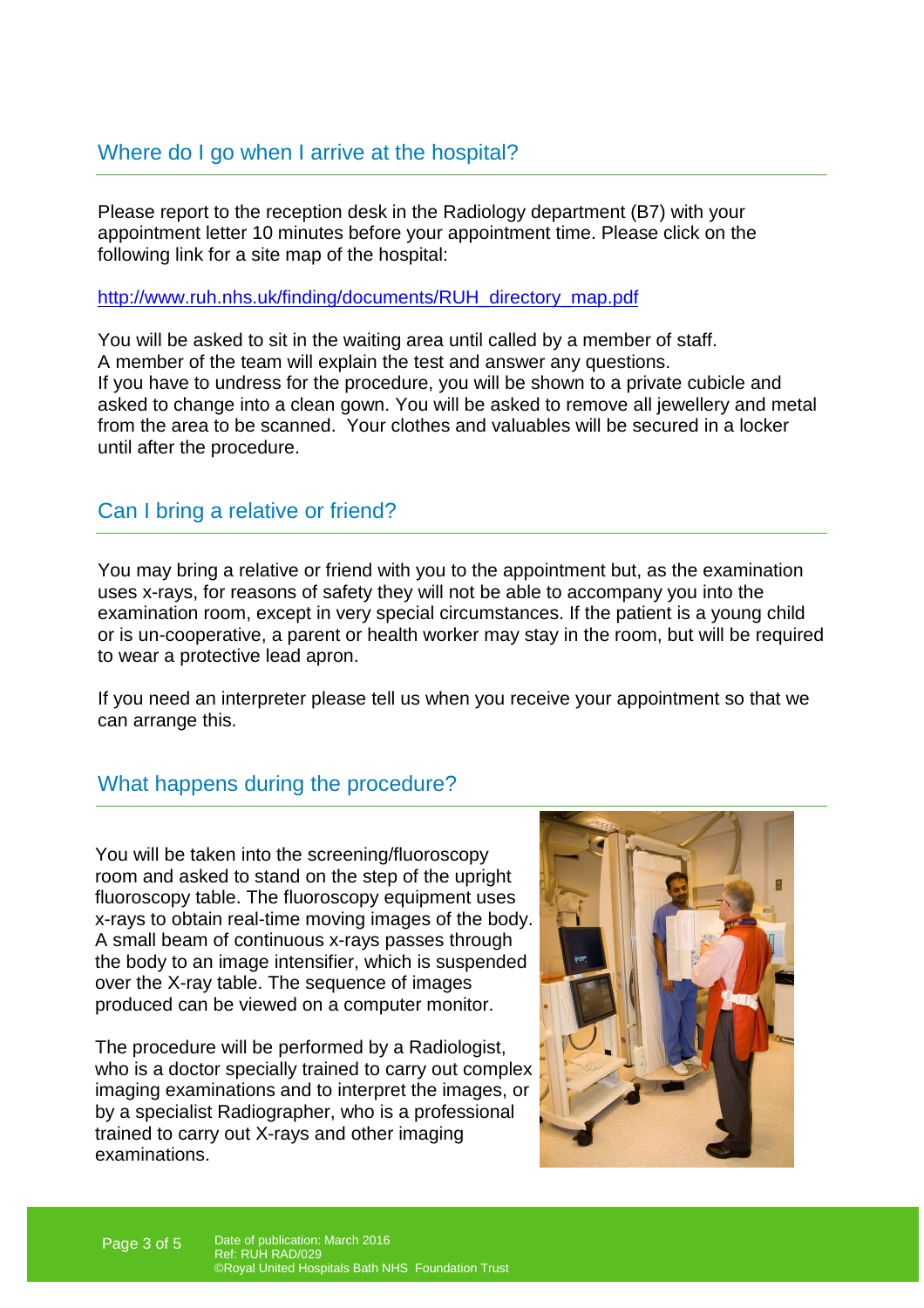You may be given a small injection of a muscle relaxant into a vein. This relaxes the stomach to improve the quality of the images during the examination. You will be given some granules to swallow, which make gas to distend out the oesophagus and stomach. You will then be asked to drink barium (white X-ray contrast) whilst the Radiologist watches and records pictures of your oesophagus and stomach on a computer monitor. You will be asked to stand or lie in different positions whilst the images are taken. The exam table will be positioned at different angles to record images whilst you are standing and lying down.

The examination takes about 20 minutes to complete.

## What happens after the test?

At the end of the test you will be able to leave immediately. You can eat and drink normally and take your normal medications.

You should drink plenty of fluid for the remainder of the day to flush the Barium through your system. Your stools may appear pale for 2-3 days after the procedure.

The injection we give you to relax the stomach may cause blurred vision for a short while. This wears off very quickly but you should make sure that you are able to focus properly before you drive home.

#### Are there any risks?

Fluoroscopy involves the use of X-rays. There are strict guidelines in place for the use of x-rays in diagnosing medical conditions so fluoroscopic examinations can only be performed at the request of a Doctor. We will keep the radiation dose as low as we possibly can. Women who are or might be pregnant must inform a member of staff in advance.

Barium is not absorbed into the blood and allergic reactions are extremely rare.

Despite these slight risks, your doctor believes it is advisable that you should have this examination, and do bear in mind there are greater risks from missing a serious disorder by not having your scan.

## How do I get my results?

The Radiologist will review the images from your Barium Meal and send a report to your doctor. Your GP or hospital Consultant who referred you for the test will see you to discuss the results. In some cases the Radiologist may discuss the findings with you at the end of the procedure.